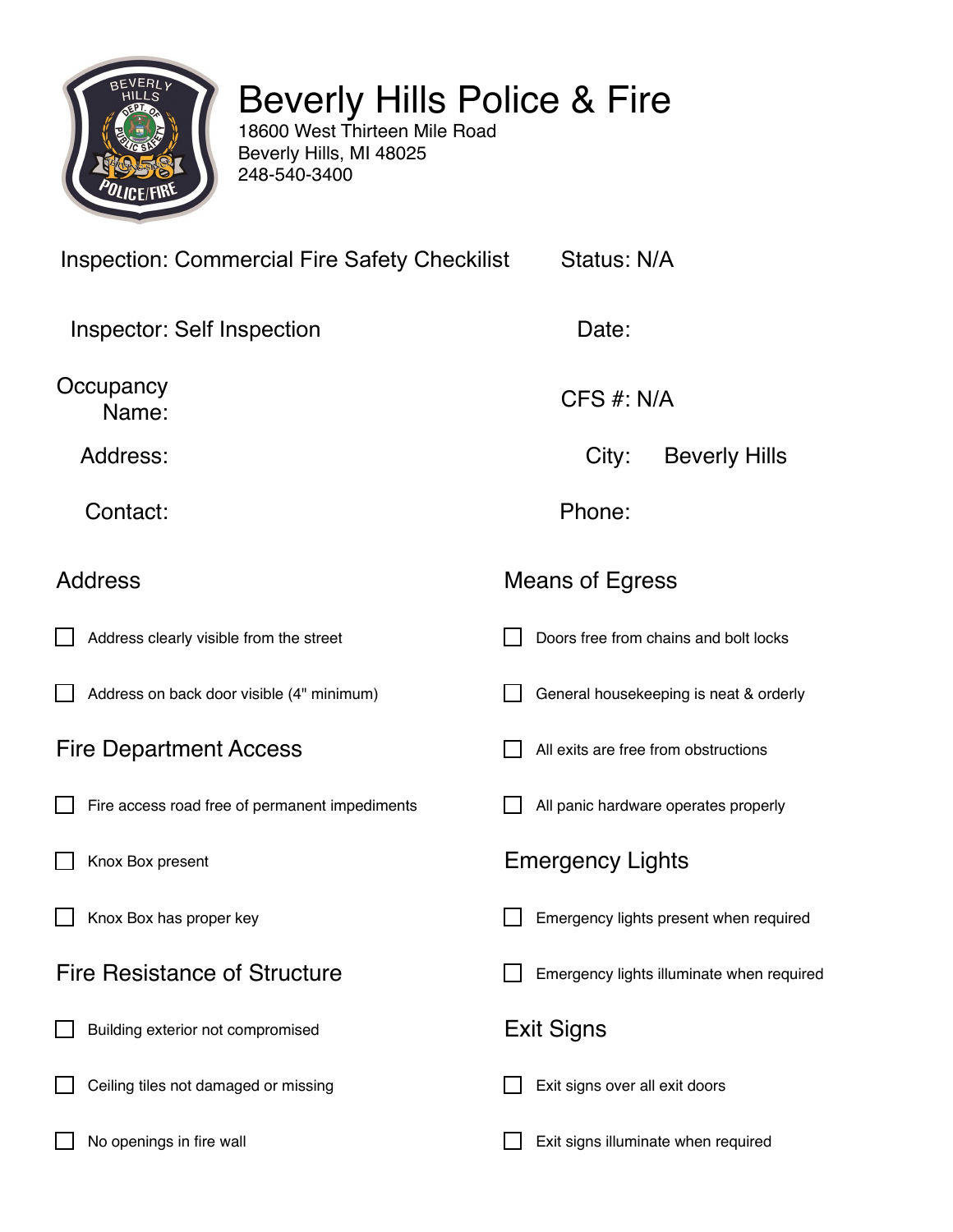## Fire Extinguishers

| <b>Fire Extinguishers</b>                       | <b>Fire Department Connection</b>             |
|-------------------------------------------------|-----------------------------------------------|
| Fire extinguishers mounted properly             | FDC present<br>Yes<br>No                      |
| Fire extinguishers are accessible               | <b>FDC Properly Marked</b>                    |
| Fire extinguishers are serviced annually        | FDC access free of impediments                |
| Electrical                                      | FDC caps in place                             |
| All electrical boxes/hazards covered or abated  | FDC cap spins freely                          |
| Electrical service panels have 36" clearance    | FDC pipe clear of blockage                    |
| Extension cords not overloaded                  | <b>Compressed Gas Cylinders</b>               |
| Extension cords not used as permanent wiring    | Compressed Gas Cylinders present<br>Yes<br>No |
| Meter free of damage                            | Compressed Gas Cylinders properly marked      |
| Meter free of corrosion                         | Compressed Gas Cylinders chained at all times |
| <b>Natural Gas</b>                              | LP Gas Tanks                                  |
| Meter free of damage                            | LP Gas tanks present<br>Yes<br>No             |
| Meter free of corrosion                         | LP Gas tanks properly marked                  |
| <b>Fire Prevention</b>                          | LP Gas tanks properly stored                  |
| 2' clearance from stock to ceiling              | <b>Hazardous Materials</b>                    |
| Combustible liquids clear of ignition sources   | Hazardous Materials present<br>No<br>Yes      |
| Combustible materials clear of ignition sources | Hazardous Materials properly marked           |
| Area under stairways not used for storage       | Hazardous Materials properly stored           |

Fueled equipment stored properly